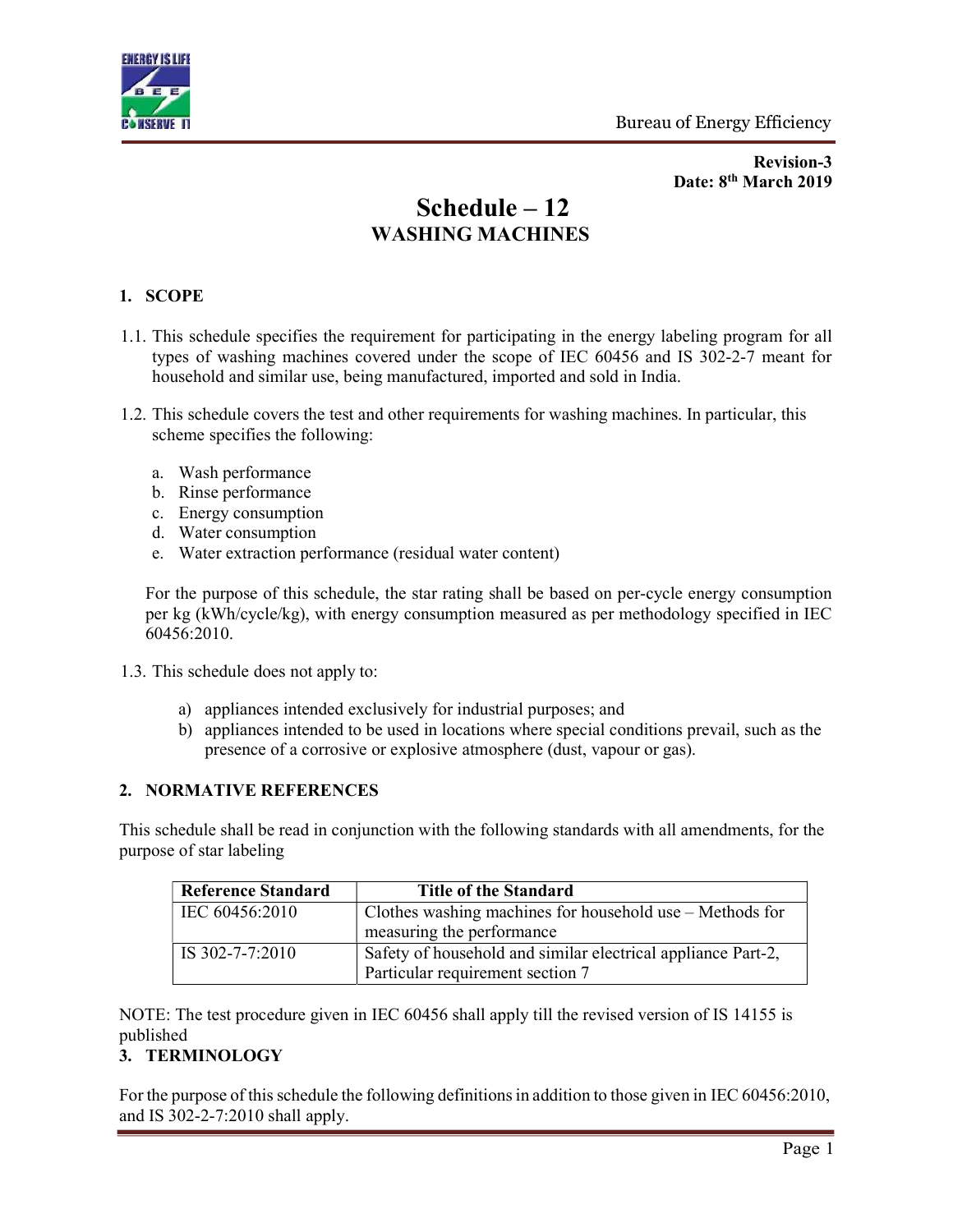

3.1 Family of models- Family of models is the range of models of a particular brand, to which a single set of test reports is applicable and where each of the models has the same physical characteristics, wash capacity, wash performance, energy consumption, water consumption, and other performance characteristics.

3.2 Label means any written, printed, marked, stamped or graphic matter affixed to, or appearing, the washing machine.

3.3 Validity of Label: means the validity period of per-cycle energy consumption per kg under energy labeling plan specified in this schedule.

# 4. TESTING GUIDELINES:

4.1 Methods of Tests: All the tests specified in this schedule shall be carried out as per IEC 60456:2010 with all amendments. The wash/rinse cycles to be used for determination of various performance parameters shall be as follows:

- a. Standard cotton 30◦ C programme for semi-automatic and top loaders (with or without inbuilt heater)
- b. Standard cotton 60◦ C programme for front loaders (with or without) in-built heater

NOTE: Inlet water temperature shall be  $35^0 C \pm 5^0 C$  for testing purpose.

4.2.1 Wash performance: The wash performance test of the washing machine shall be conducted as per IEC 60456:2010 with all amendments. The wash performance test shall be carried out at the wash/rinse programme mentioned in section 4.1 of this schedule.

Wash performance values are with respect to Wascator values. The guidelines and specifications w.r.t. testing procedure and protocols of IEC 60456. The value of wash performance shall be indicated as a percentage.

4.2.2 Rinse performance: The rinse performance test of the washing machine shall be conducted as per IEC 60456:2010 with all amendments. The rinse performance test shall be carried out at the wash/rinse programme mentioned in section 4.1 of this schedule.

4.2.3 per-cycle Energy and water consumption: The per-cycle energy and water consumption of the washing machine shall be calculated as per IEC 60456:2010 with all amendments. The test shall be carried out at the wash/rinse programme mentioned in section 4.1 of this schedule.

The energy consumption and water consumption values obtained from the test shall be divided by the washing machine's capacity and reported as per-cycle energy consumption per kg and per-cycle water consumption per kg respectively.

4.2.4 Water extraction performance (residual water content: The residual water content in the base load shall be calculated as per IEC 60456:2010 with all amendments. The test shall be carried out at the wash/rinse programme mentioned in section 4.1 of this schedule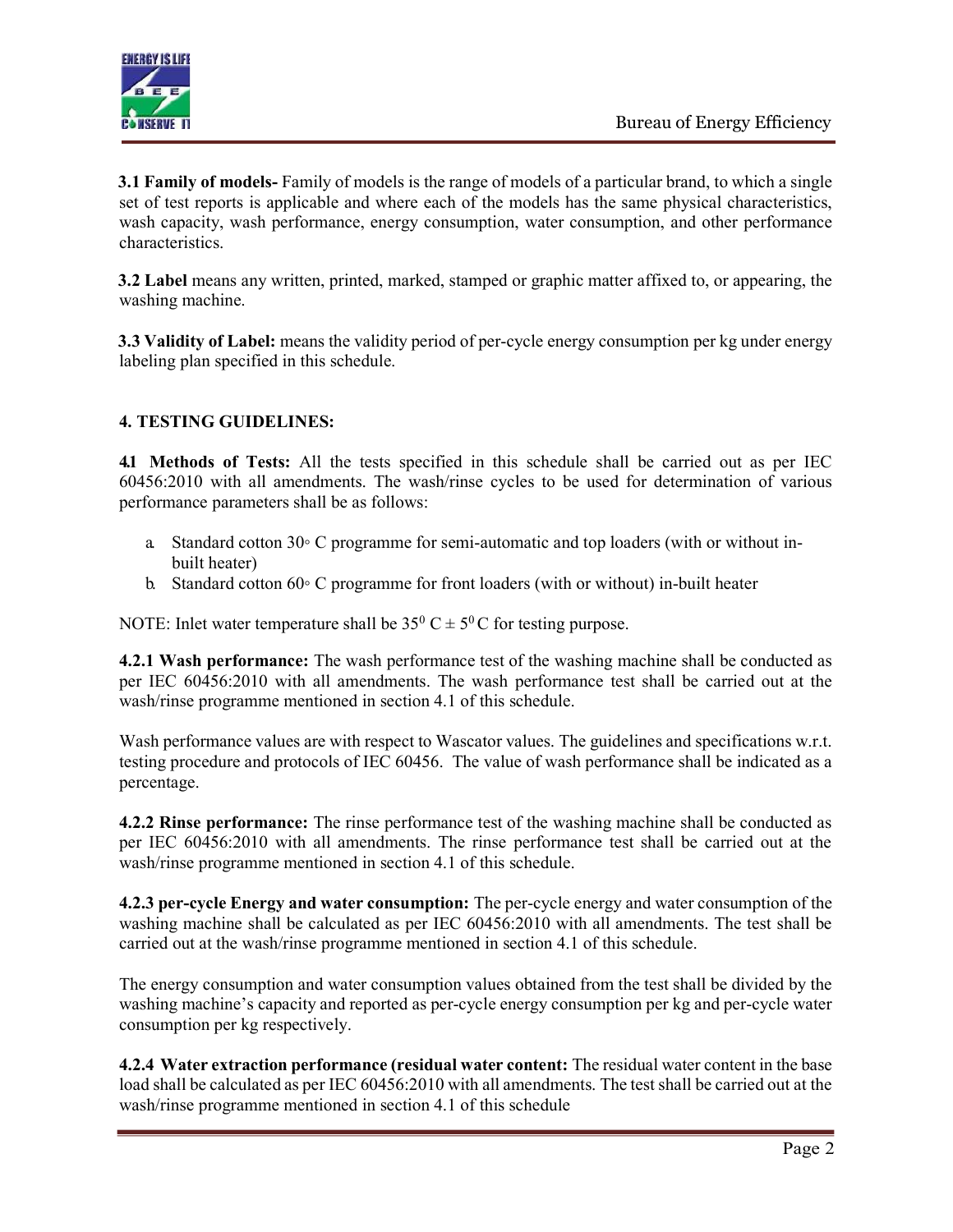

4.2.5 Testing Conditions: As per guidelines mentioned in IEC 60456:2010, and section 4.1 of this schedule.

# 5. TEST REPORT

The results of test shall be reported in the prescribed format as given in Annexure I of this Schedule.

### 6. TOLERANCE LIMIT

For each unit tested shall comply with minimum qualification requirements of measured Wash Performance, Water extraction performance, Water consumption (maximum) and Rinse Performance. There shall be no tolerance for minimum qualification criteria.

Tolerance as specified in the IEC 60456:2010 shall be considered. However, there shall be no tolerance for star rating band. The product tested must be at par or better than the label threshold.

# 7. MINIMUM QUALIFICATION REQUIREMENTS

7.1 The products should conform to all the requirements of IEC 60456 with all its amendments to participate in BEE labelling Program.

7.2 BIS certification mark or Quality System Certification as per ISO: 9000 should be required to participate in BEE labelling Program

7.3 The product shall meet the following performance requirement. The manufacturer shall submit test report from a lab accredited by NABL/ILAC/APLAC which can be a third party test lab or manufacturer own test lab capable of testing as per IEC 60456: 2010 with all amendments. These would be additional parameters verified other than energy consumption in the BEE check/challenge testing of the sample drawn.

| <b>Parameter</b>                                            | <b>Minimum requirement</b> |  |
|-------------------------------------------------------------|----------------------------|--|
| <b>Wash Performance</b> (Soil Removal %)                    | $\geq 95\%$                |  |
| <b>Water extraction performance</b> (RMC value) $\leq 75\%$ |                            |  |
| Water consumption (maximum)                                 | $\leq$ 9 L/kg/cycle        |  |
| <b>Rinse Performance</b>                                    | < 2.25                     |  |

Table 1: Pre-Qualification criteria for Front Loaders

#### Table 2: Pre-Qualification criteria for Semi-automatic and top loaders

| <b>Parameter</b>                                            | <b>Minimum requirement</b> |  |  |
|-------------------------------------------------------------|----------------------------|--|--|
| <b>Wash Performance</b> (Soil Removal %)                    | $\geq 80\%$                |  |  |
| <b>Water extraction performance</b> (RMC value) $\leq 75\%$ |                            |  |  |
| Water consumption (maximum)                                 | $\leq$ 23 L/kg/cycle       |  |  |
| <b>Rinse efficiency</b>                                     | $\leq 2.25$                |  |  |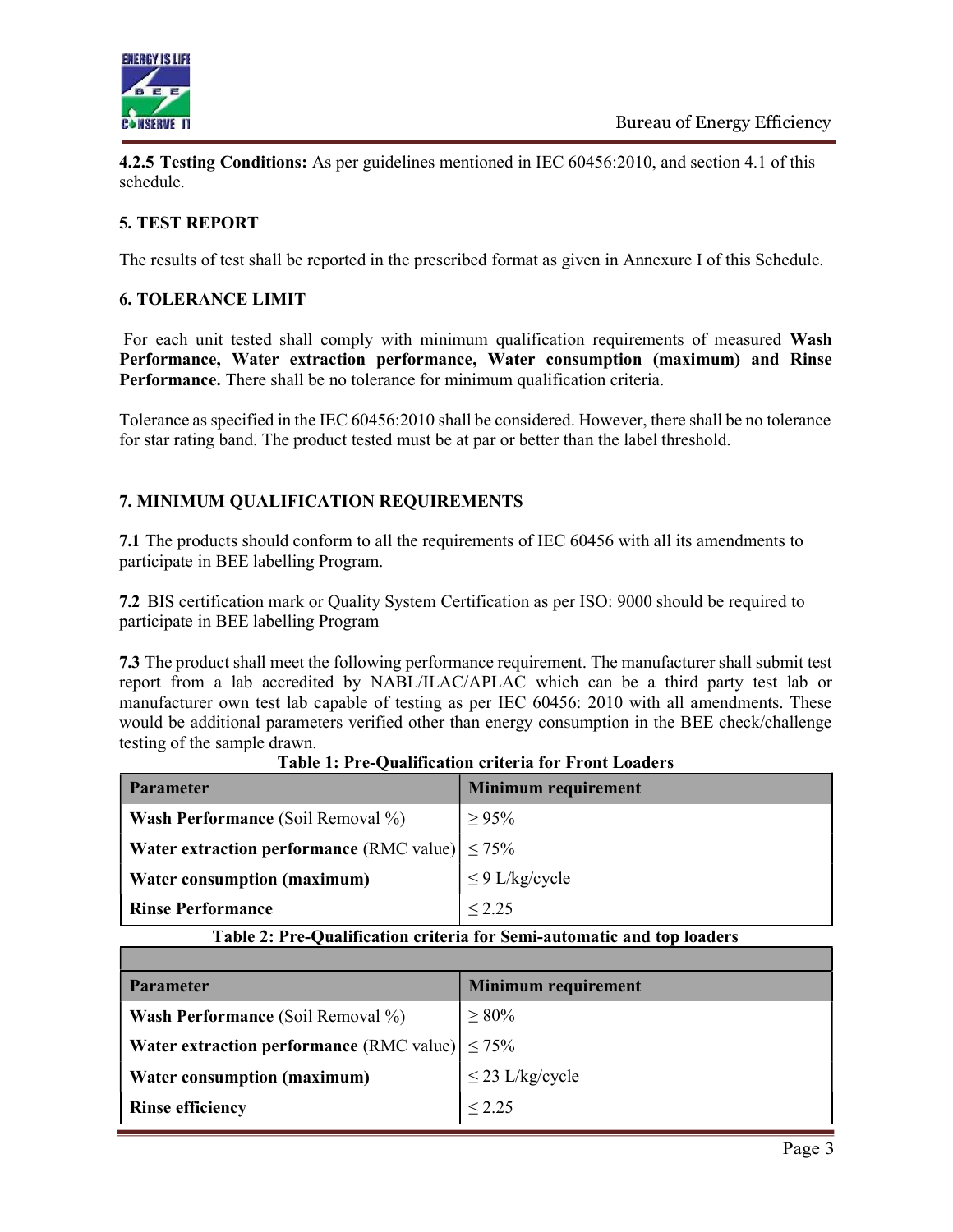

### 8. RATING PLAN

#### Table: 3: Star Rating Plan – Voluntary Phase

| Front loaders (drum type)-Cotton 60 °C<br>Valid from 8 <sup>th</sup> March 2019 to 31 <sup>st</sup> December 2020 |                       |  |  |
|-------------------------------------------------------------------------------------------------------------------|-----------------------|--|--|
| Energy consumption (E) per cycle<br><b>Star rating</b><br>kWh/kg/cycle                                            |                       |  |  |
| 1-star                                                                                                            | $0.16 \le E \le 0.18$ |  |  |
| 2-star                                                                                                            | $0.14 < E \leq 0.16$  |  |  |
| 3-star                                                                                                            | $0.11 < E \leq 0.14$  |  |  |
| 4-star                                                                                                            | $0.09 \le E \le 0.11$ |  |  |
| 5-star                                                                                                            | $E \leq 0.09$         |  |  |

#### Table: 4: Star Rating Plan – Voluntary Phase

| Top loaders & semi-automatic machines -Cotton 30 °C<br>Valid from 8 <sup>th</sup> March 2019 to 31 <sup>st</sup> December 2020 |                                                  |  |  |
|--------------------------------------------------------------------------------------------------------------------------------|--------------------------------------------------|--|--|
| <b>Star rating</b>                                                                                                             | Energy consumption (E) per cycle<br>kWh/kg/cycle |  |  |
| 1-star                                                                                                                         | $0.0171 \le E \le 0.0185$                        |  |  |
| 2-star                                                                                                                         | $0.0158 \le E \le 0.0171$                        |  |  |
| 3-star                                                                                                                         | $0.0145 \le E \le 0.0158$                        |  |  |
| 4-star                                                                                                                         | $0.0132 \le E \le 0.0145$                        |  |  |
| 5-star                                                                                                                         | $E \le 0.0132$                                   |  |  |

There is no negative tolerance for the Star Rating Bands. All tested products must meet the minimum threshold for each Star Rating Band. The scope for manufacturing tolerance and other variations shall be accounted by the manufacturer or permittee while determining the Star Rating of a particular model.

### 9. FEES

- 1. Application fee payable on application for assignment of the authority to affix label is INR 2000/- (Rupees Two thousand only)
- 2. Application fee payable on application for renewal of authority to affix labels is INR 1000/- (Rupees One thousand only).
- 3. Labeling fee for affixation of label on each unit of washing machine is INR 30/- (Rupees Thirty only)-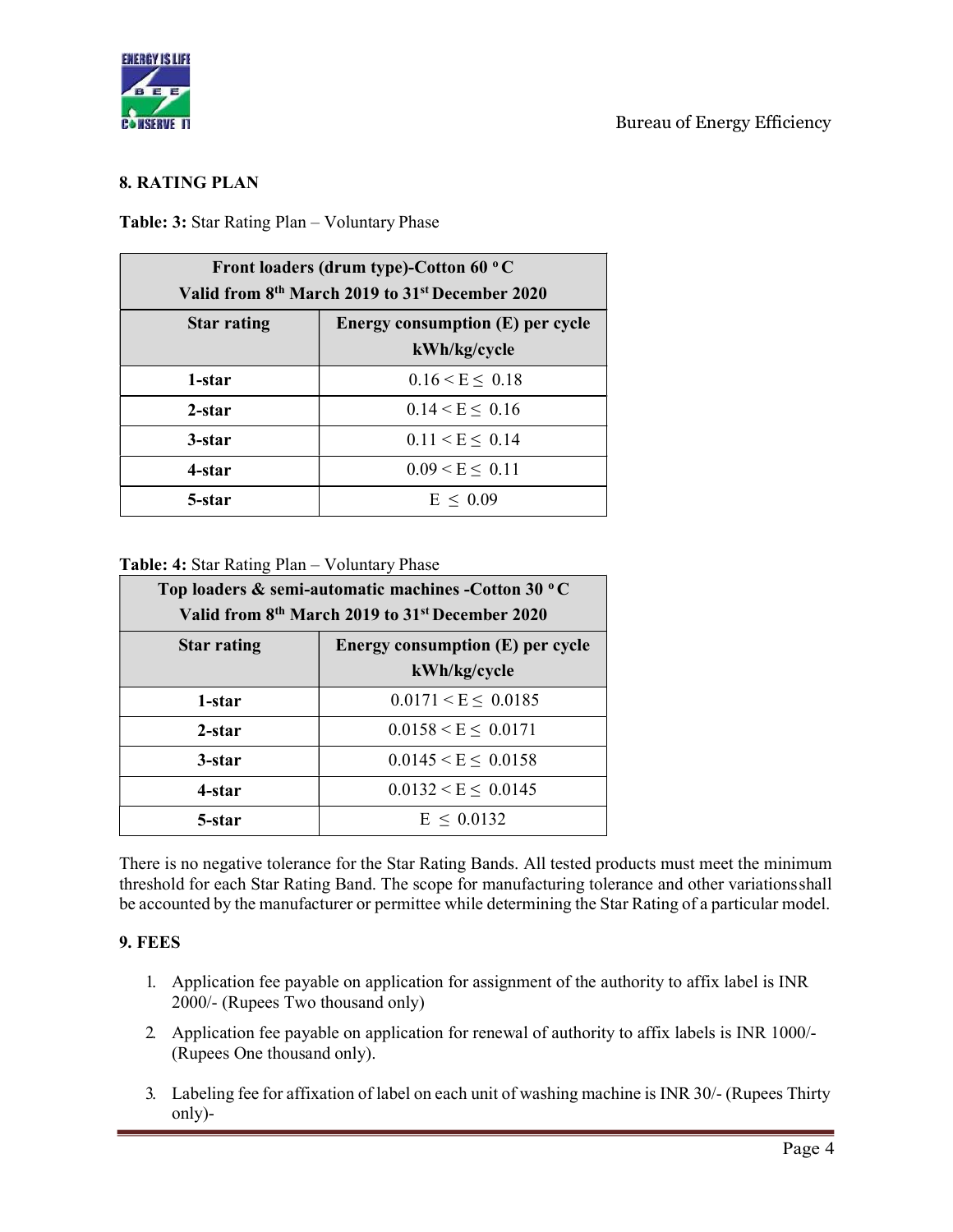

### 10 LABEL DESIGN AND MANNER OF DISPLAY

10.1 Placement: All washing machine must display the label at the point of sale. The label shall be affixed on the front side (along right front -top corner and not on the display panel) of the product. The label shall also be displayed on the packaging.

For the washing machines not on display, the label may be affixed to the exterior of the packing and the label may be attached to the unit when put on sale.

#### 10.2 Material, Dimension and Shape

The label shall be of durable cardboard, or be self- adhesive and shall be cut to one of the outlines shown in figure 1.

#### 10.3 Sample Label

An example of a printed star label to be affixed on the model is shown in Figure 1.

### Figure 1



Sample Label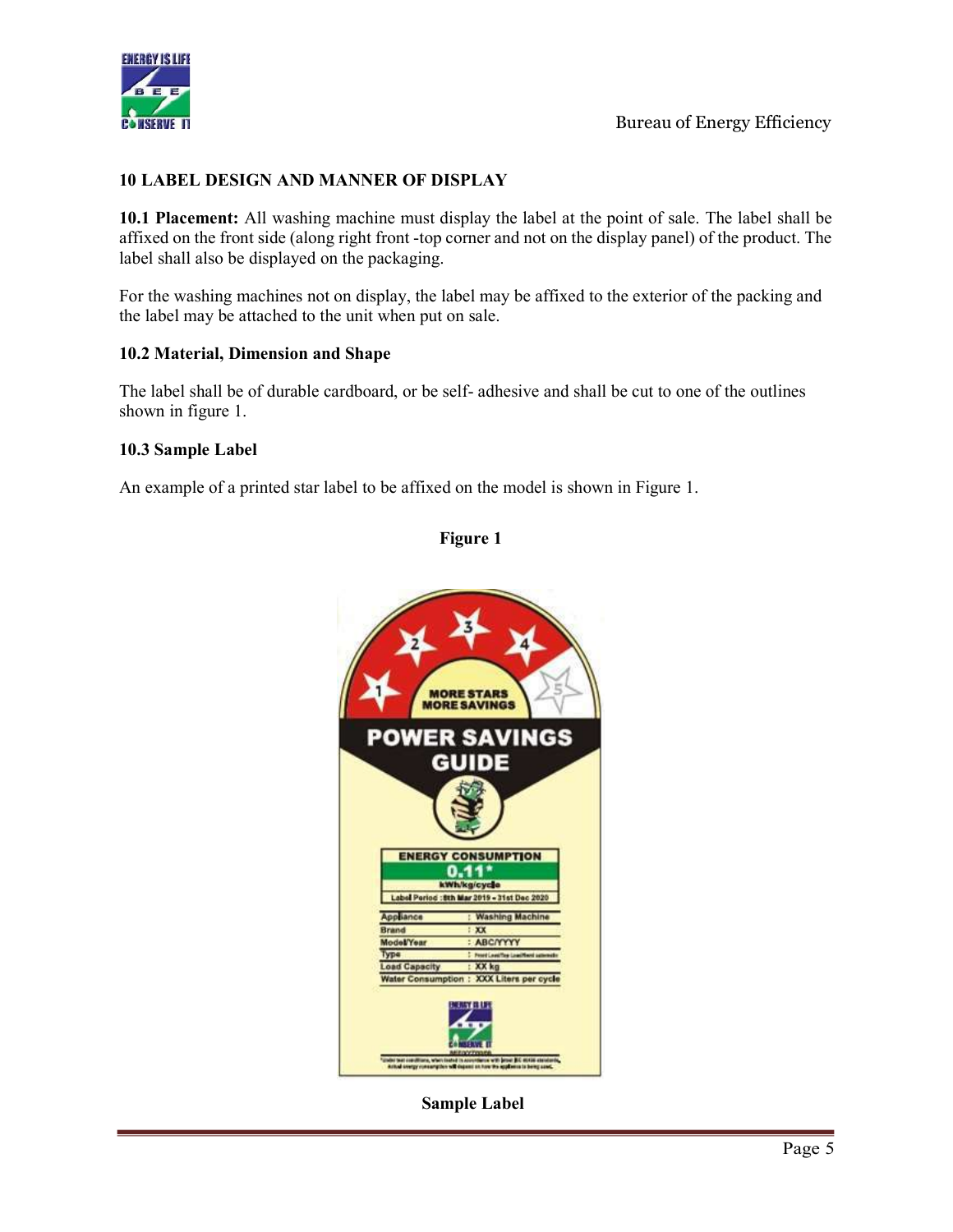

# ANNEXURE I

# TEST REPORT FORMAT FOR MANUFACTURERS LAB and INDEPENDENT LAB

# 1. General Information

| Manufacturer/          |                 |
|------------------------|-----------------|
| Laboratory Name        |                 |
| Address                |                 |
| Date of Receipt (for   |                 |
| Independent Labs)      |                 |
| Test standard followed |                 |
| Test Report No.        | Date of testing |
| Tested by              | Reviewed By     |

## 2. Details of the Sample Tested

| <b>Brand Name</b>                            | Model No.                            |  |
|----------------------------------------------|--------------------------------------|--|
| Model Name                                   | Year of Manufacturer                 |  |
| Washing machine type                         | Semi Auto/Top load/Front load        |  |
|                                              | In-built heater present? (Yes/no)    |  |
| Serial No.                                   | Wash/rinse programme followed        |  |
| Capacity (kg)                                | Wash performance $(\% )$             |  |
| Rinse performance                            | Water consumption per cycle $(L/kg)$ |  |
| Remaining moisture content<br>$(RMC)$ $(\%)$ |                                      |  |

| Energy consumption per cycle (kWh/kg/cycle)<br>Cotton 30 °C /Cotton 60 °C |  |
|---------------------------------------------------------------------------|--|
| <b>Star Rating</b>                                                        |  |